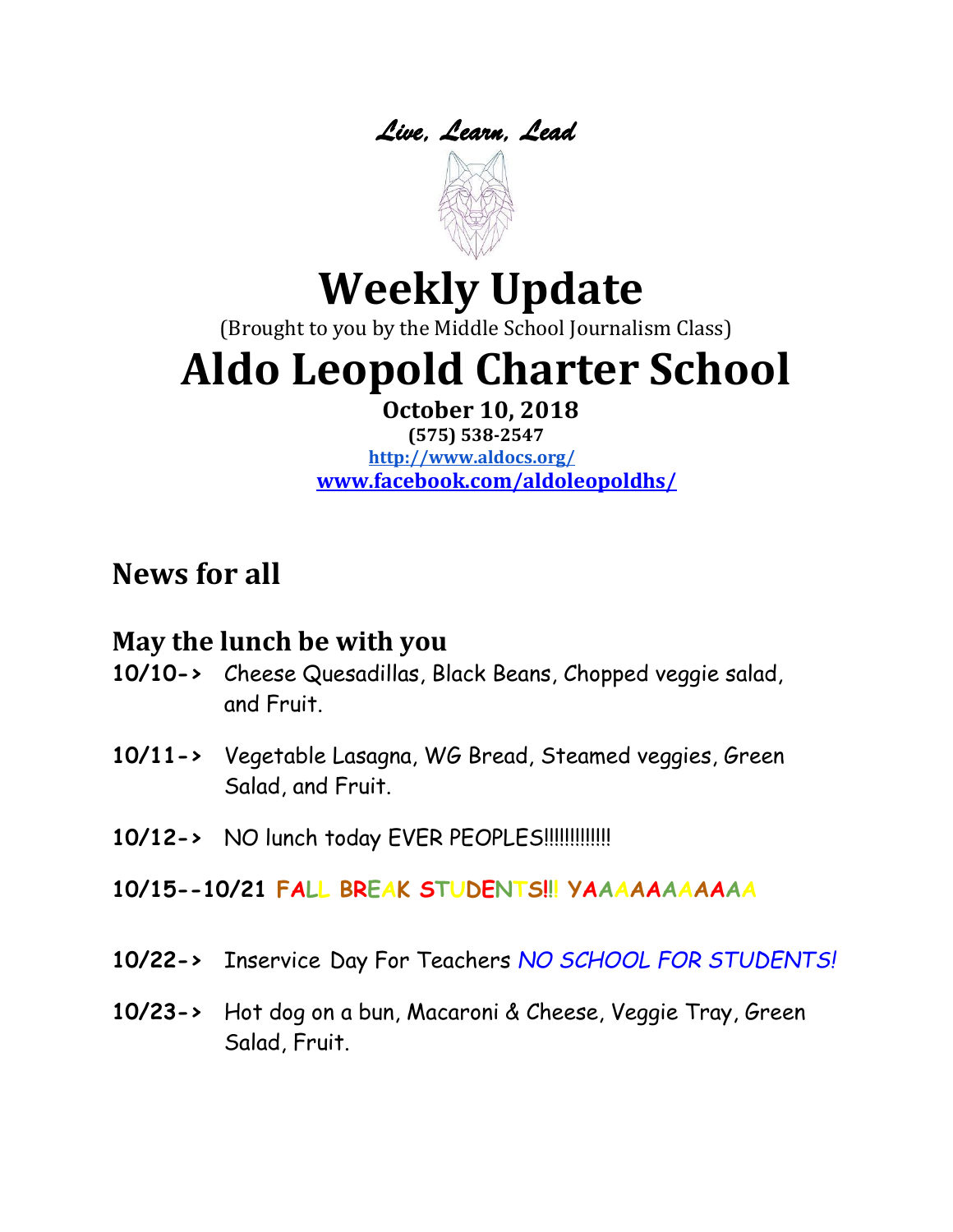### **It's about time!**

Fall Break is all next week and includes the Monday after (this is an inservice day for teachers). So, **no school Monday, October 15- Friday, October 19 and Monday, October 22.**

### **We go out walking**



The Middle School walks through the Big Ditch to downtown for Print Fiesta events on Friday, October 5.

### **How are you doing?**

Report cards will only be available online this year (we are saving trees and money). Please check [PowerSchool](https://aldocs.powerschool.com/public/home.html) Monday evening October 22 for final first quarter grades. There is also a mobile app if you want to check that out! If you don't know your login information, e-mail Cheryl, the school guidance counselor [chead@aldocs.org.](mailto:chead@aldocs.org)

### **Last meetings standing (this month)**

These are the last meeting scheduled for this month. To find out more information go [here.](https://www.aldocs.org/committees.html) 

[Risk Management-](https://www.aldocs.org/risk-management.html)

**Tuesday, October 9, 4:30pm-6:00pm, Jim's room** [GC](https://www.aldocs.org/about-the-alcs-governing-council.html) (Governing Council)- **Thursday October 11, from 5:30pm to 8:30pm,in lobby**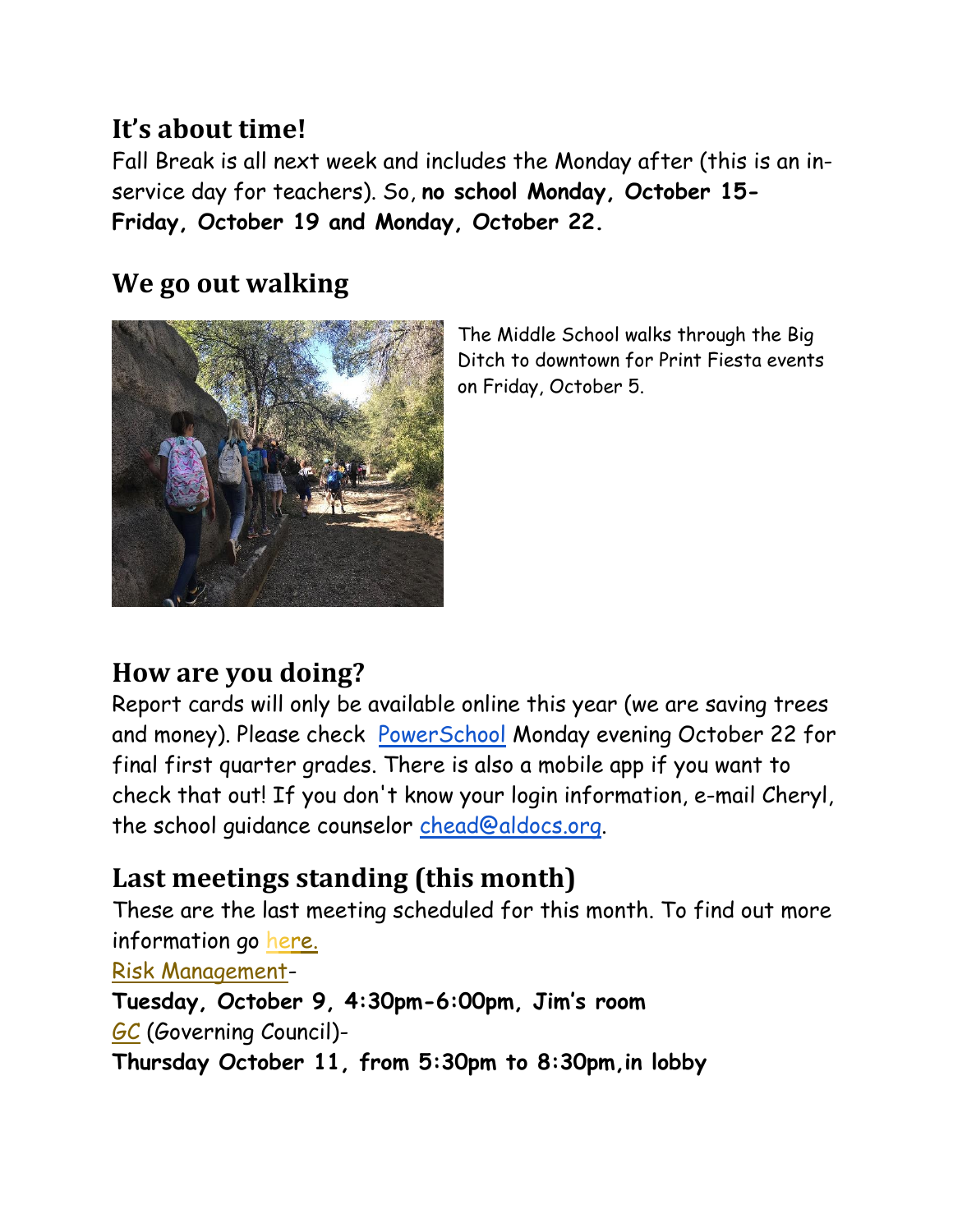### **October's Must-Do Events**

**9----------**Risk Management **4:30pm 10---------**PSAT All Sophomores and Juniors who have signed up **11---------**Governing Council Meeting **5:30pm 12---------**Last day of the first Nine Weeks **15-19------**Fall Break-*No School* **22---------**In-Service-*No school for students* **26---------**Student-Led Conferences-YCC and Internships run, but otherwise, no school.

For more information go to the school [website.](https://www.aldocs.org/)

# **Taking the lead**

Instead of our students getting to stay home while parents come to a *parent*-teacher conference, our school has the students lead *their own* conferences. We do this to give students ownership of their education and a chance to tell their parents themselves what they are struggling with and what they are doing well on. The conferences are on **Friday, October 26**. You can call Cathie *after* Fall Break to schedule your Student-Led Conference with your child's teacher (Middle School) or advisor (High School). If she doesn't hear from you, you will hear from her.

# **High school**

## **YCC and Internships**

**Friday, October 8** is the last day for high school students to turn in their hours for an internship grade. Mentors, October 8 is also the last day to turn in performance grades for your mentees for the first quarter.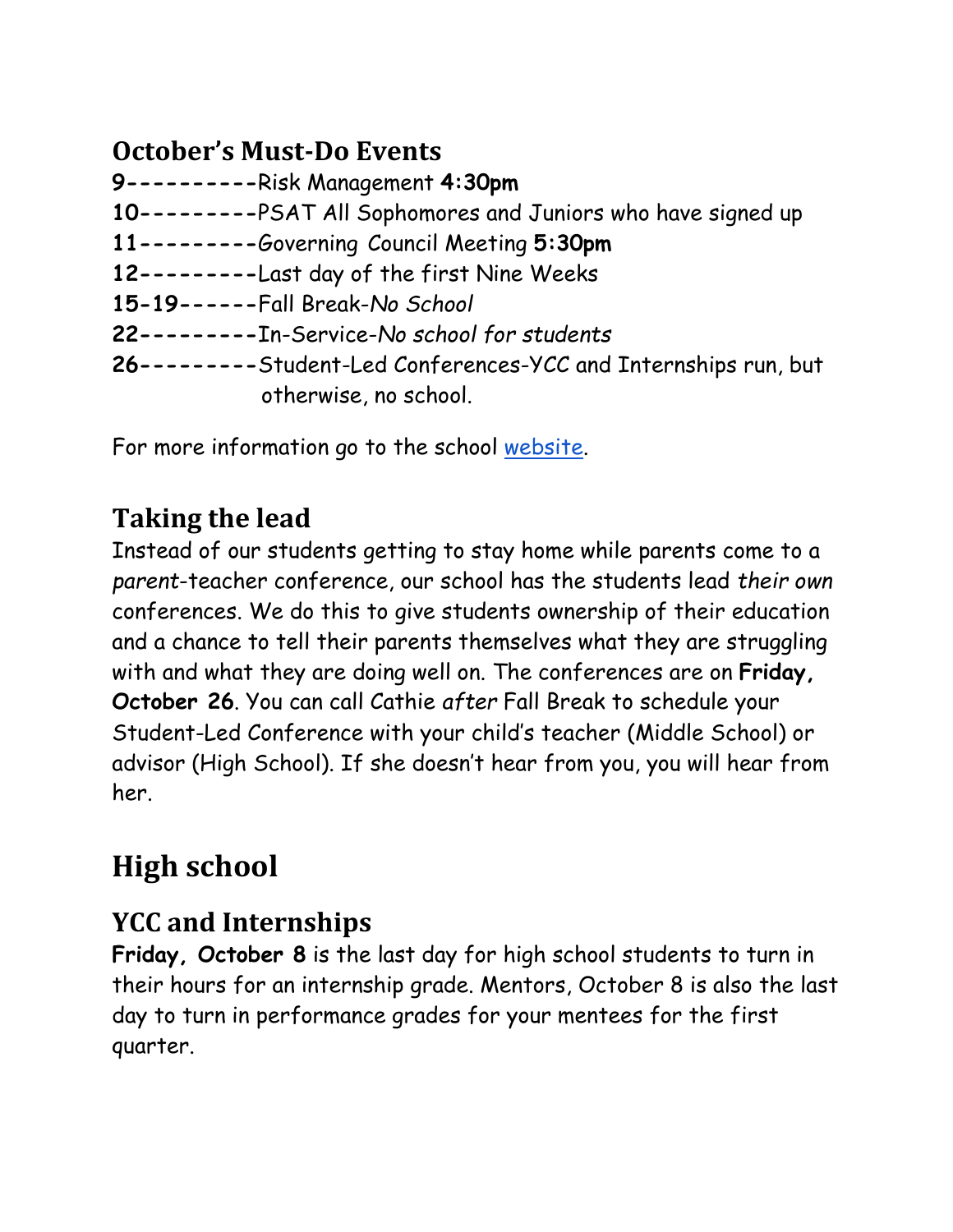**Midterms for Mrs. Heneghan's classes are this week!** *Health* midterms are **Wednesday,October 10th or Thursday,October 11th** (depending on A or B block) *Physical Science* midterm is **Wednesday,October 10th** *Biology* midterm is **Thursday,October 11th**

# **Middle School**

### **No filibusters here!**

The **Middle School Student Council** meetings have been exciting! We agreed on having a movie night to raise money for the Middle School Halloween Dance. We will be showing "BOO! A M[adea Halloween"](https://www.youtube.com/watch?v=-sPHseSGr9Q) and ["Hotel Transylvania 3"](https://www.youtube.com/watch?v=_EzB6eTni2s). Movies will be shown this **Friday, October 12**. Tickets are \$2.00 and the food bundle (pizza, popcorn, and a drink) is \$5.00. The **Halloween Dance** will be **Friday, October 26** (details after Fall Break)**.** Also, big news, we had two new leaders join our group and they show great potential. We have Anora and Lily for 7th grade representatives. **This year will be great!!!!**

### **Postponed until October 26th. Due to Heavy Rain Possibility**

This Friday the 6th & 7th graders will were going to take the bus to the beginning of Little Cherry Creek Ranch Road and then walk 2 miles to **Little Cherry Creek Ranch** for apple picking and cider making.

However, the weather report is not encouraging, so there's a

# **New Plan of attack**

 $6<sup>th</sup>$  and  $7<sup>th</sup>$  grade will be staying at the school and going to the Rec. center for indoor activities.

The 8th grade will be doing leadership & team-building activities at WNMU*. Be sure to pack a rain coat or poncho*. **NEVER FORGET THE**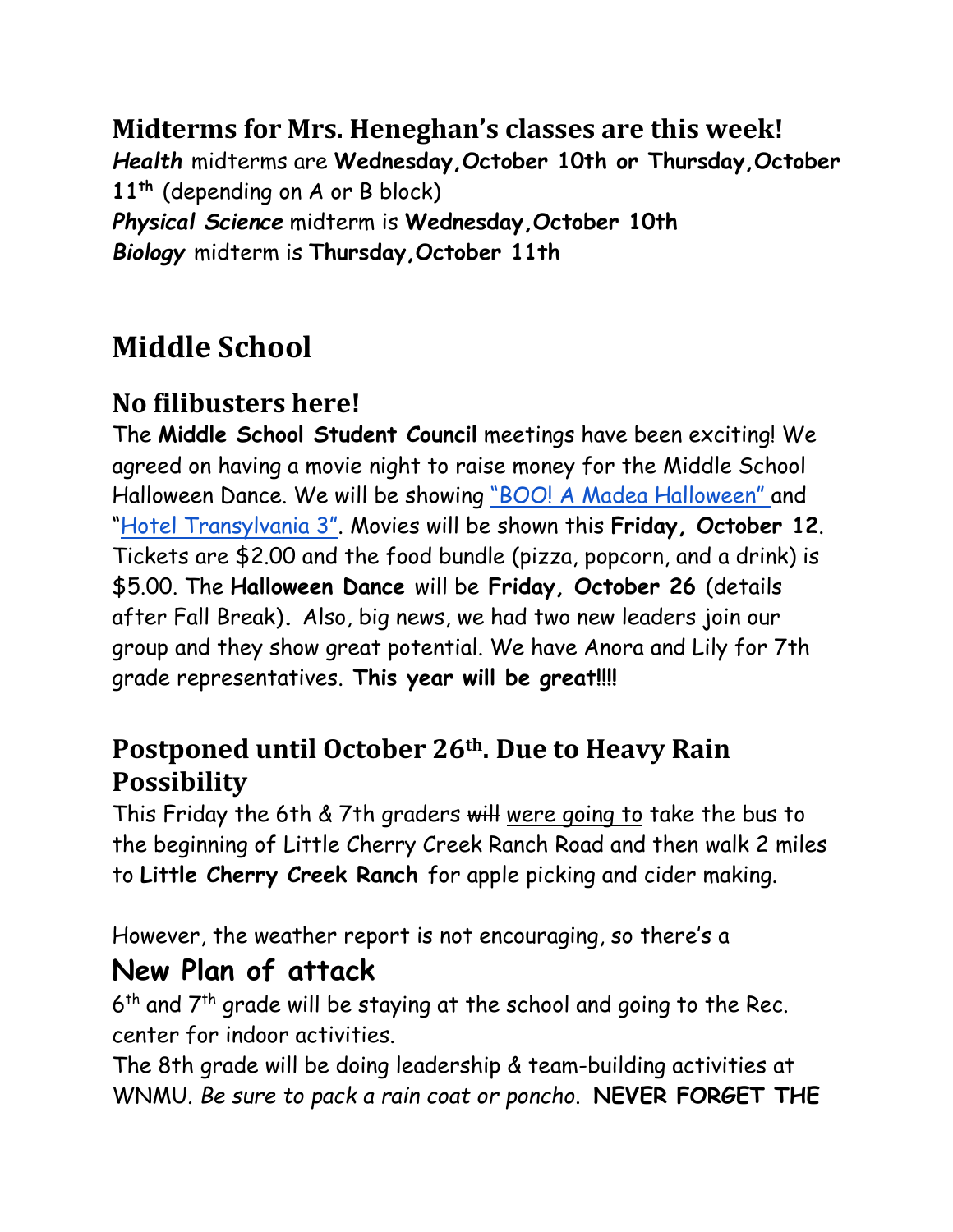**BIG 5: 2 water bottles or more, healthy snacks and lunch, journal and pencil, wide brimmed hat, and appropriate shoes.**

# **Community Events**

### **To keep you interested until the big race.**

The **Gran Fondo Bike Race** is this **Saturday, October 13** starting at **8 am** at **Q's Bistro downtown** and will cover the same ground as the Gila Monster race course made famous by the Tour of the Gila. You can choose from three distances: 111 miles, 77 miles, or 41 miles. For the shorter **Nano Fondo**, riders will be shuttled to Camp Thunderbird for a 10:00 am start. All riders will finish at the same location in Silver City. Special guest, 6-time Tour of the Gila winner, and 2016 Olympian Mara Abbott will be setting the pace. For more information go to the [Tour](http://tourofthegila.com/gran-fondo/)  [of the Gila](http://tourofthegila.com/gran-fondo/) website.

### **Virus theater shows**

Thanks to Aldo's awesome drama teacher, Scott Knight, and supportive parents, we have a great relationship with the Virus Theater group. Many Aldo students are in the shows or are participating backstage. Thank you, Virus, for giving our students a chance to express themselves! We hope you can make it to one or more of the shows in their fall festival. Tickets available on their [website.](https://virustheater.com/)

Oeddy Wrecks - A Greek Escape From Tragedy at the **El Sol Theater.** Oedipus is rescued from his fate by a defecting member of the Greek chorus. Showing **October 12, 20, and 21. Time 7:30** and admission is **\$15**

Blatant Attempts - Poetry in Motion. **El Sol Theater** a Collection of Reflective Essays by Melanie Zipin transformed for the stage. Showing